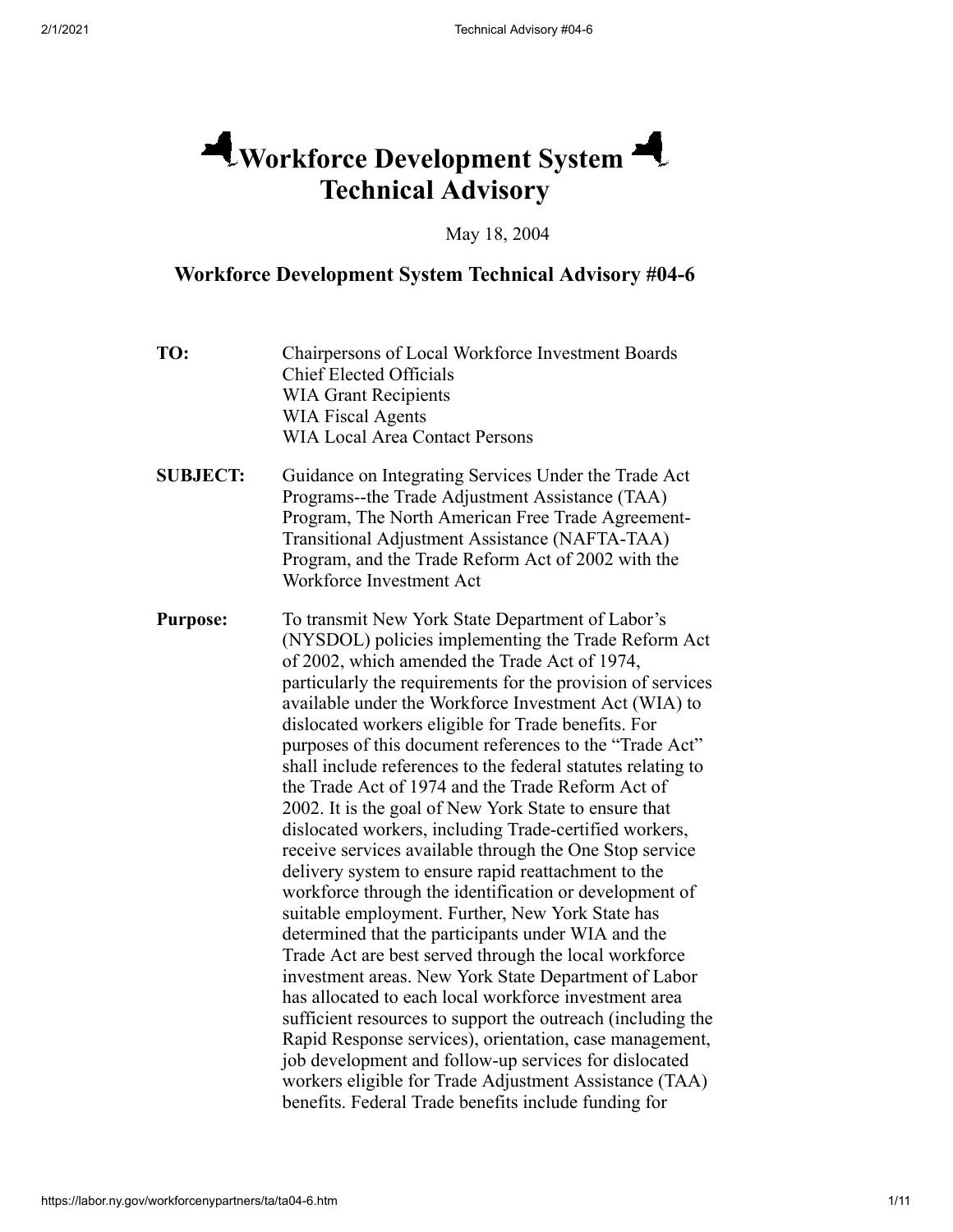Trade Readjustment Allowances (TRAs), out of area job search, job relocation and Trade-approved training.

- **Reference:** Trade Reform Act of 2002; TEGL 11-02 and 11-02 change 1, Operating Instructions for Implementing the Amendments to the Trade Act of 1974 enacted by the Trade Act of 2002; TEGL 21-00 and TEGL 05-00, both titled Guidance on Integrating Services under the Trade Act Programs - Trade Adjustment Assistance (TAA) and North American Free Trade Agreement - Transitional Adjustment Assistance (NAFTA - TAA) - with the Services Provided under the Workforce Investment Act (WIA); TEGL 2-03, Interim Operating Instructions for Implementing the Alternative Trade Adjustment Assistance (ATAA) for Older Workers; 20 CFR Trade Adjustment Assistance for Workers, Program Memorandum - OVAE – 99-14, Responsibilities and Opportunities Created by Title I of the Workforce Investment Act of 1998.
- **Background:** The Trade Reform Act of 2002, signed by the President in August 2002, and effective November 4, 2002, made sweeping changes in the administration of the Trade program. Several new benefits were added, such as the Health Coverage Tax Credit (HCTC) and the Alternative Trade Adjustment Assistance (ATAA) for Older Workers. The changes create a seamless system of services for WIA dislocated and trade-affected workers that further enhance the positive outcomes anticipated by the amendments. Congressional action on WIA Reauthorization and pending federal regulations for the Trade Act may require additional modification of these policies.

The primary goal of the Trade program is to assist tradeaffected workers in locating new jobs as rapidly and effectively as possible. The Trade Reform Act of 2002 amends the Trade Act of 1974 to ensure that intervention strategies used for programs, benefits, and services will offer rapid, suitable, long-term employment for adversely affected workers. Action taken by the NYSDOL to provide resources to local workforce investment areas promotes the full integration of employment and training services and activities related to the federal Trade program with the One-Stop System and will allow tradeaffected workers to access appropriate services within the strict time limits for Trade benefits.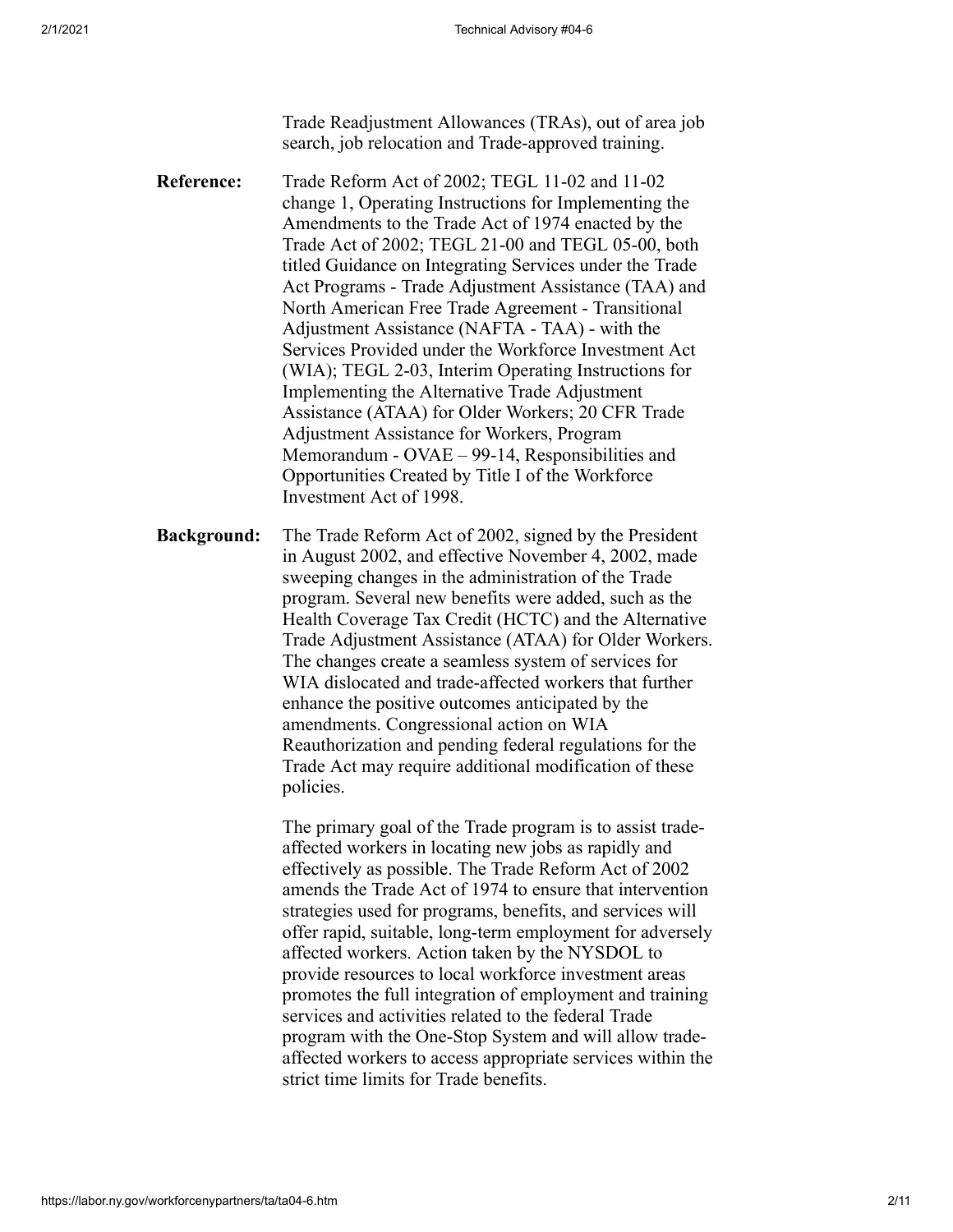Seeking closer alignment with other workforce services, the U.S. Department of Labor in 2000 issued Training and Employment Guidance Letter (TEGL) 05-00, entitled Guidance on Integrating Services Under the Trade Act Programs – the Trade Adjustment Assistance (TAA) Program and the North American Free Trade Agreement-Transitional Adjustment Assistance (NAFTA-TAA) Program (Including the Secondary Worker program) – with the Workforce Investment Act (WIA). TEGL 05-00 provided guidance promoting the seamless integration and coordination of services, including secondarily impacted workers, provided under the Trade Act with WIA. Additionally, an agreement between the Governor and the Secretary of Labor outlines goals for the implementation of the Trade Act. The goals include:

- Increasing the focus on early intervention, up-front assessment, and reemployment services for adversely affected workers;
- Using one-stop centers as the main point of participant intake and delivery of benefits and services; and
- Maintaining fiscal integrity and promoting performance accountability in accordance with Section 231 of the Trade Act.

TEGL 05-00 sets out activities that must be conducted by State-level staff as well as activities allowable under WIA. As noted, WIA reauthorization may change certain aspects of this guidance. Currently, the NYSDOL is responsible for the following activities:

- Receive petition, trigger rapid response;
- Provide a legal notice of certification through publication in a local newspaper (outreach);
- Provide notification to local boards of filed Trade petitions;
- Notify trade-affected workers of approved Trade certifications, Alternative Trade Adjustment Assistance and Health Care Tax Credit eligibility;
- Determine individual eligibility to TAA;
- Pay weekly TRA benefits;
- Provide orientation to TAA benefits/services;
- Deny and revoke waivers from training;
- Deny requests for training;
- Deny requests for job search and relocation allowances;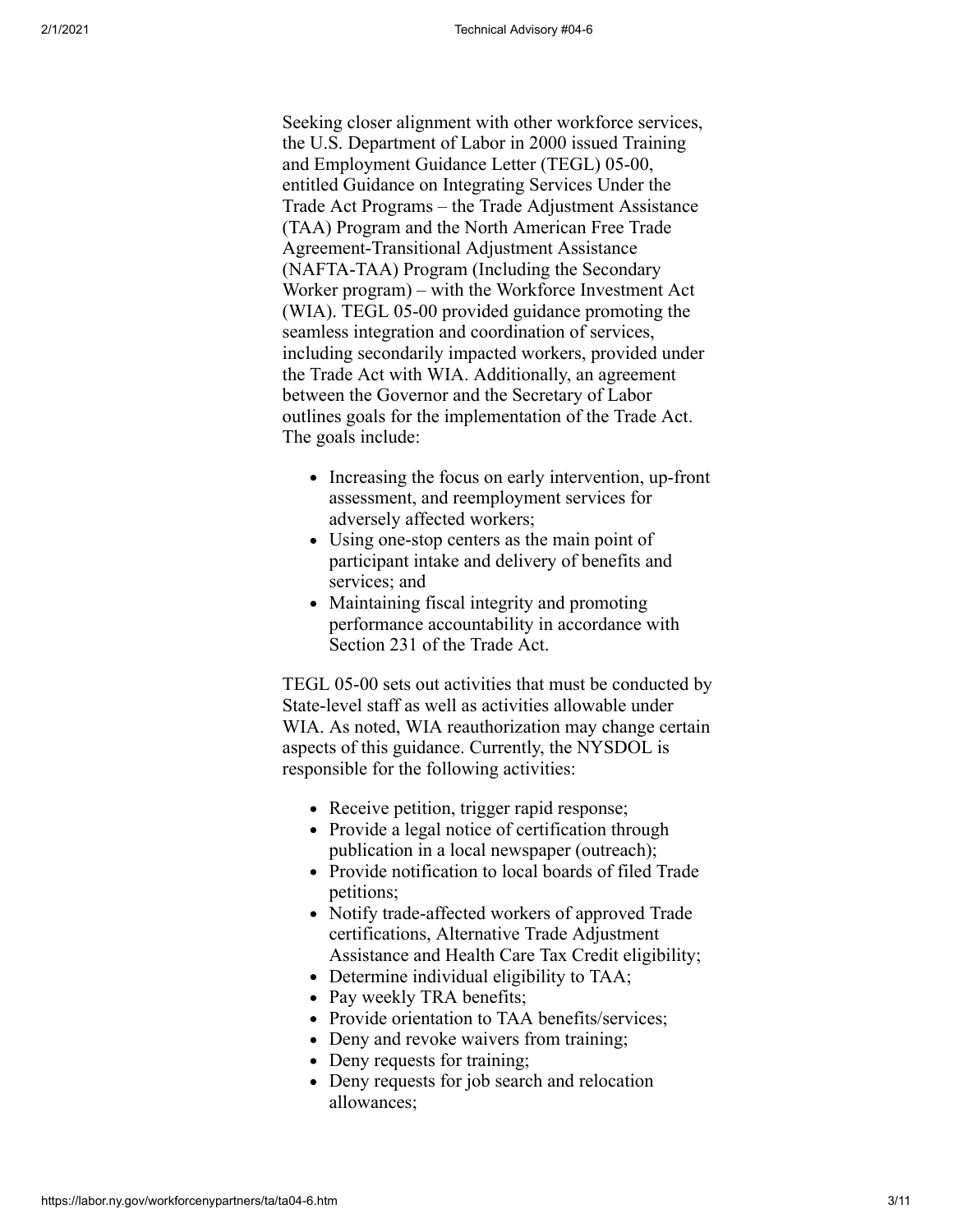- Provide regular updates to local boards on federal Trade funds, WIA National Emergency Grant funds, and additional assistance funds that may be available to support training for trade-affected workers;
- Process hearings and appeals related to determinations and decisions concerning Trade Act funded benefits and other services, including the following: TRAs; job relocation allowances; job search allowances; subsistence allowances while in training, including certain costs associated with an approved training plan at a provider outside the commuting area, as defined by applicable unemployment insurance law or regulation; and training programs as approved courses of study;
- Approve the use of a reimbursement method to ensure the adequate oversight and integrity of federal funds made available for Trade-approved training;
- Provide required reports to USDOL and others as required by law or regulation; and
- Ensure the integrity of data for reports provided to federal agencies as required by law or regulation.

#### **Action: Local workforce investment boards shall ensure that their strategic planning process includes an analysis of the local labor market to:**

- Determine employer needs;
- Determine emerging, targeted, and demand occupations;
- Identify employment opportunities, which include those with a potential for career advancement; and
- Identify employer-based training opportunities.

#### **Boards shall set local policies for a Trade Act service strategy that coordinate various service delivery approaches to:**

- Assist dislocated workers eligible for Trade benefits in obtaining suitable employment as an alternative to referral to training;
- Promote the use of WIA core and intensive services to support the rapid reattachment to the workforce;
- Refer individuals to prevocational and vocational training in demand and targeted occupations; and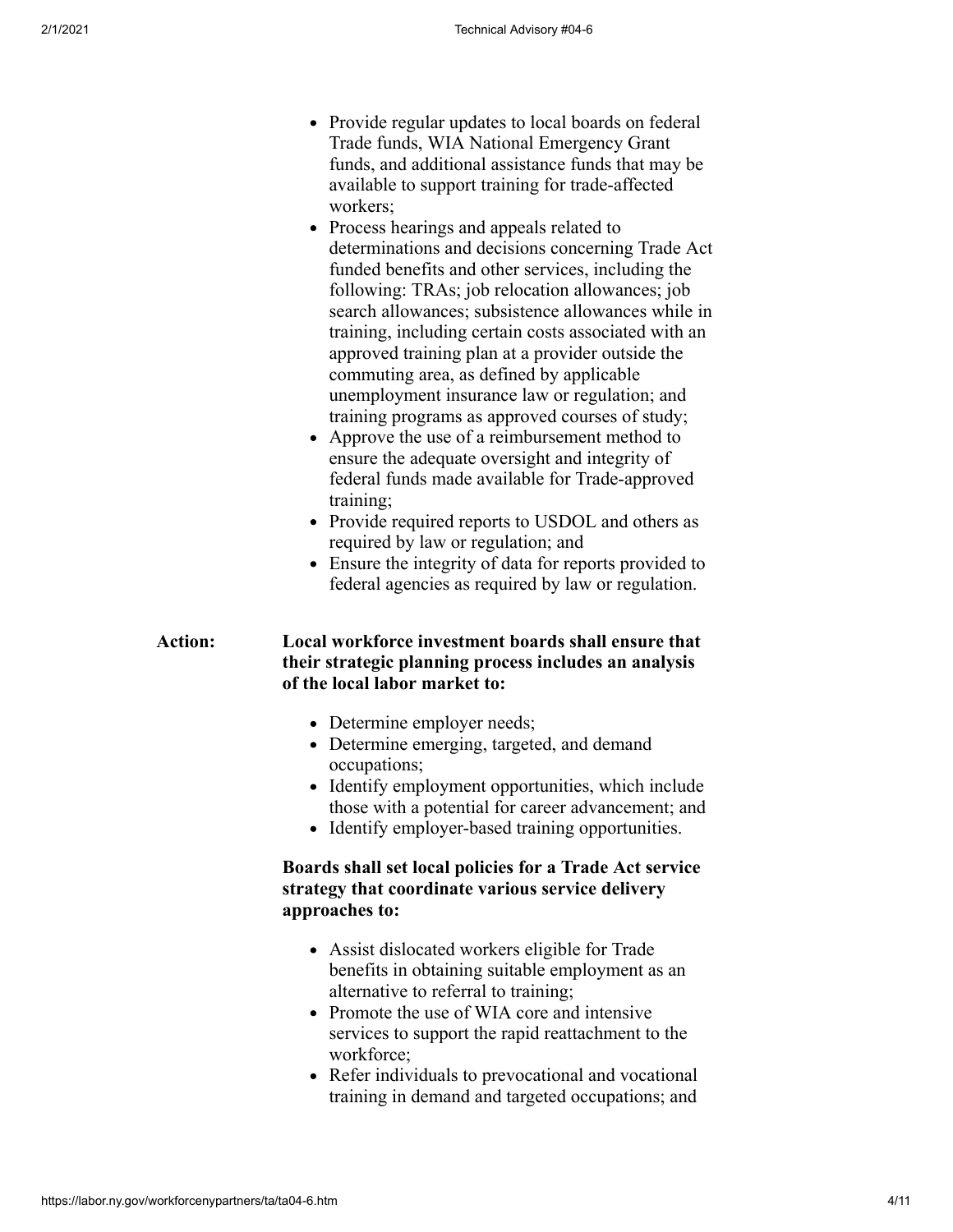Assist in job retention and career advancement.

**Boards shall ensure that dislocated workers eligible for Trade benefits, who are unable to find suitable employment through WIA Title I core services, are co-enrolled in WIA Title I dislocated worker services for referral to WIA-funded intensive and Tradefunded training services.**

**Boards shall submit a revised Local Plan by July 1, 2004**, which will incorporate services for the Trade Act customer as part of the overall WIA Dislocated Worker services design in the local area.

#### **The NYSDOL policies which shall govern local board policies and practices for Trade Act services include:**

#### A. **SEQUENCE OF SERVICE**

- Dislocated workers eligible for Trade benefits, who are unable to find suitable employment through WIA Title I core services, must be co-enrolled in WIA Title I dislocated worker services for referral to WIA funded intensive and Trade-funded training services.
- Workers eligible for Trade benefits must be afforded career counseling including assessment necessary to determine an employment plan; job development and placement, case management and support services, such as child care and transportation, funded through sources consistent with local board policies and procedures.
- Consistent with the veteran's priority afforded under Adult and Dislocated Worker programs; a trade affected worker who is also a veteran will be given priority over non-veterans for all available services.
- A determination of eligibility for Trade Act services does not supplant the eligibility process for enrollment in the WIA Dislocated Worker Program. While many elements are the same, boards shall make certain that their policies reflect that prior to enrollment in WIA Title I customers meet the requirements for selective service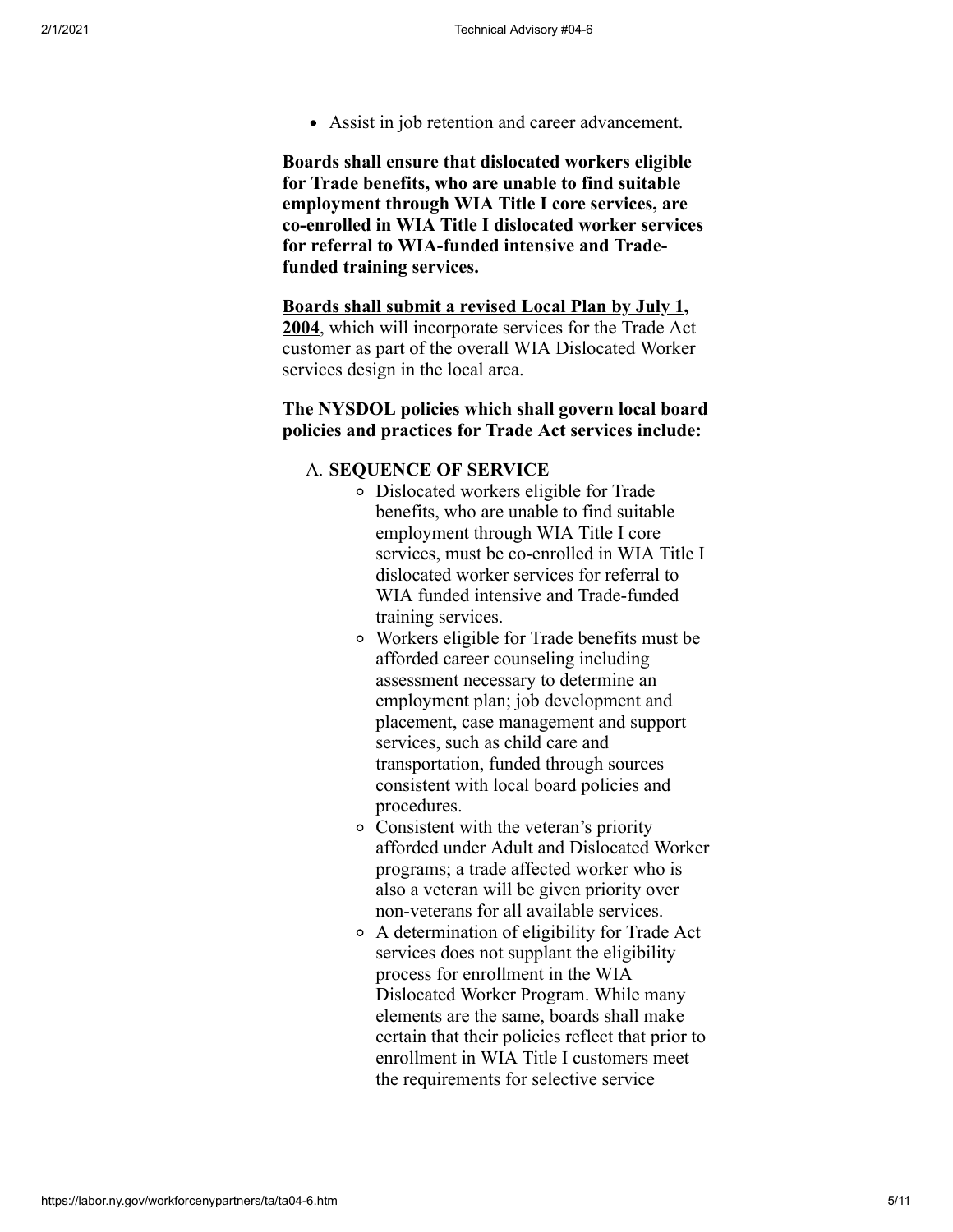registration and the legal right to work in the United States.

#### B. **TRAINING**

- Affected workers must receive assistance in enrolling in an approved training program prior to the 8/16 week deadline for TRA, or be issued a waiver from training prior to the 8/16 week deadline, if appropriate.
- Effective with the issuance of this Technical Advisory, New York State Department of Labor System Message 309753, issued on September 25, 1991, is rescinded. To reflect the limited funds available in New York State for TAA training, TAA approved training plans cannot exceed a maximum amount of \$10,000 for a plan of up to 130 weeks and \$5,000 for a plan up to 52 weeks. These caps are inclusive of all planned costs and funding streams including transportation and subsistence allowances.
- Exceptions to the 52-week plan cap will be granted only where it can be demonstrated that funds available under other federal laws are being leveraged to the maximum extent allowable. Any exception to the 52-week plan must be reviewed and approved by the One Stop Operator and WIB Director to ensure that there is sufficient justification and support for the exception.
- No exceptions will be made to the \$10,000 cap on a 130-week plan.
- Priority in the disbursement of all TAA training funds is given to on-the-job training and customized training plans and these plans will be funded first; second priority is to be given to TAA training plans which leverage other federal funding sources regardless of when the customer has been placed on a Trade Act training waiting list.
- Evidence, in the form of an Employment Plan and/or Training plan, must document that the 6 statutory criteria are met for approval of a training plan. These criteria and others for training approval are detailed in the desk guide attached to this TA.
- Transportation payments permissible under Trade Act are capped at no more than the current federal rate per mile and may be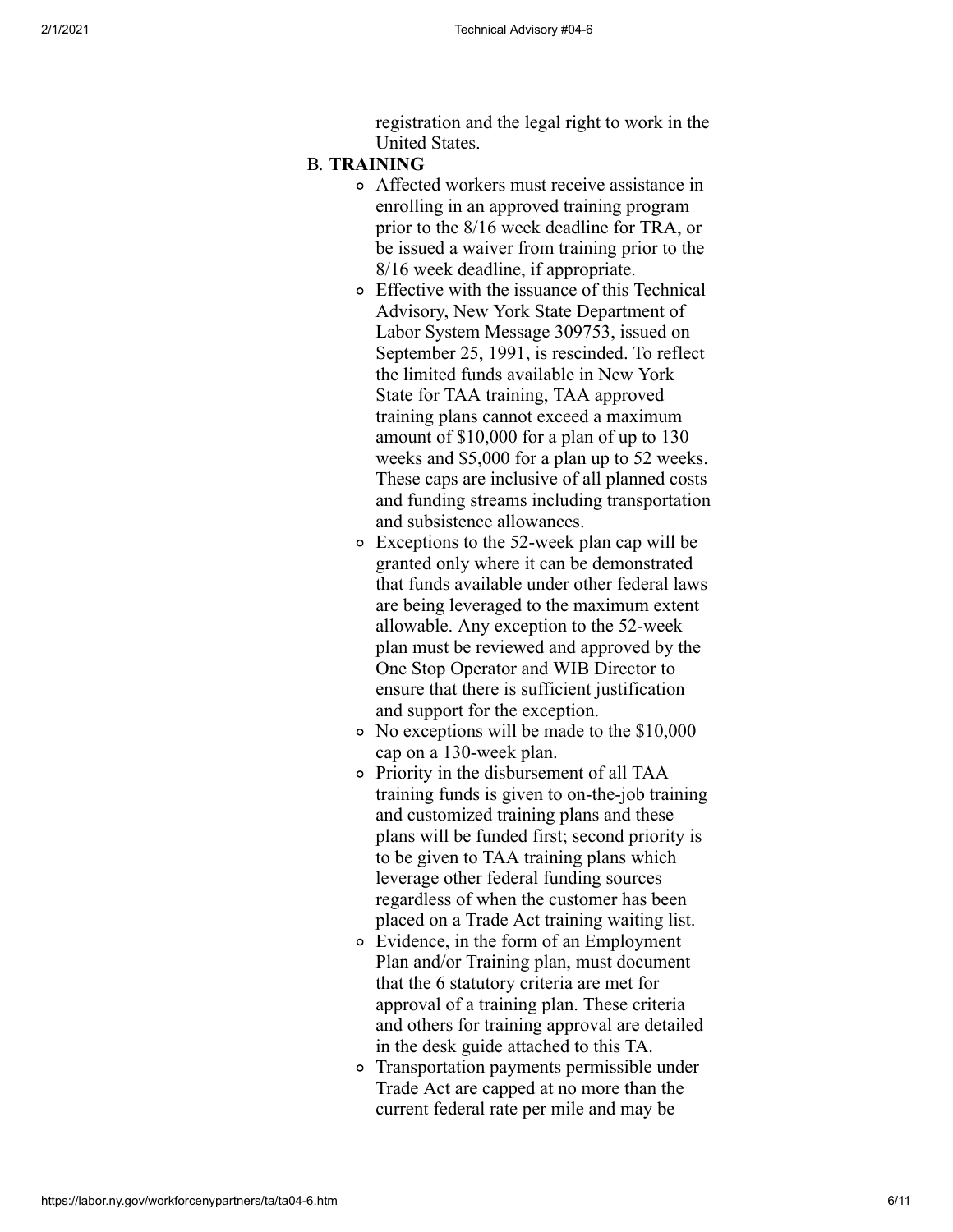included in a TAA approved training plan ONLY if the commuting distance for training purposes is greater than the current UI definition of reasonable commuting distance. This definition states that a distance, which requires travel time of one hour by private transportation or one and one-half hours by public transportation, is considered reasonable. Local boards may set policy limits on the inclusion of such payments consistent with the WIA Title I program policies.

- Payment made for Transportation allowance cannot exceed the lesser of the actual cost of travel by the least expensive means reasonably available or the cost per mile at the current federal rate per mile. An allowance for daily commuting cannot exceed the amount otherwise payable as subsistence.
- Subsistence payments shall not exceed the lesser amount of the individual's actual per diem or 50% of the prevailing per diem rate authorized under the federal travel regulations in the area that the training takes place.
- When appropriate training is available without the transportation and subsistence, then the cost of training requiring subsistence (being unreasonably higher) provides a basis for disapproving the training. If no training is reasonably available without substantial transportation/subsistence costs, training may still be disapproved for the cost alone. A training waiver should be issued if appropriate.
- A Training Determination to approve a training request must be completed for each affected worker whose training has been approved. This form is located on the TAA Database with instructions for completion and distribution.
- A notice must be issued to the State TAA coordinator when a training plan does not meet eligibility criteria so that a determination detailing the individual's appeal rights can be issued.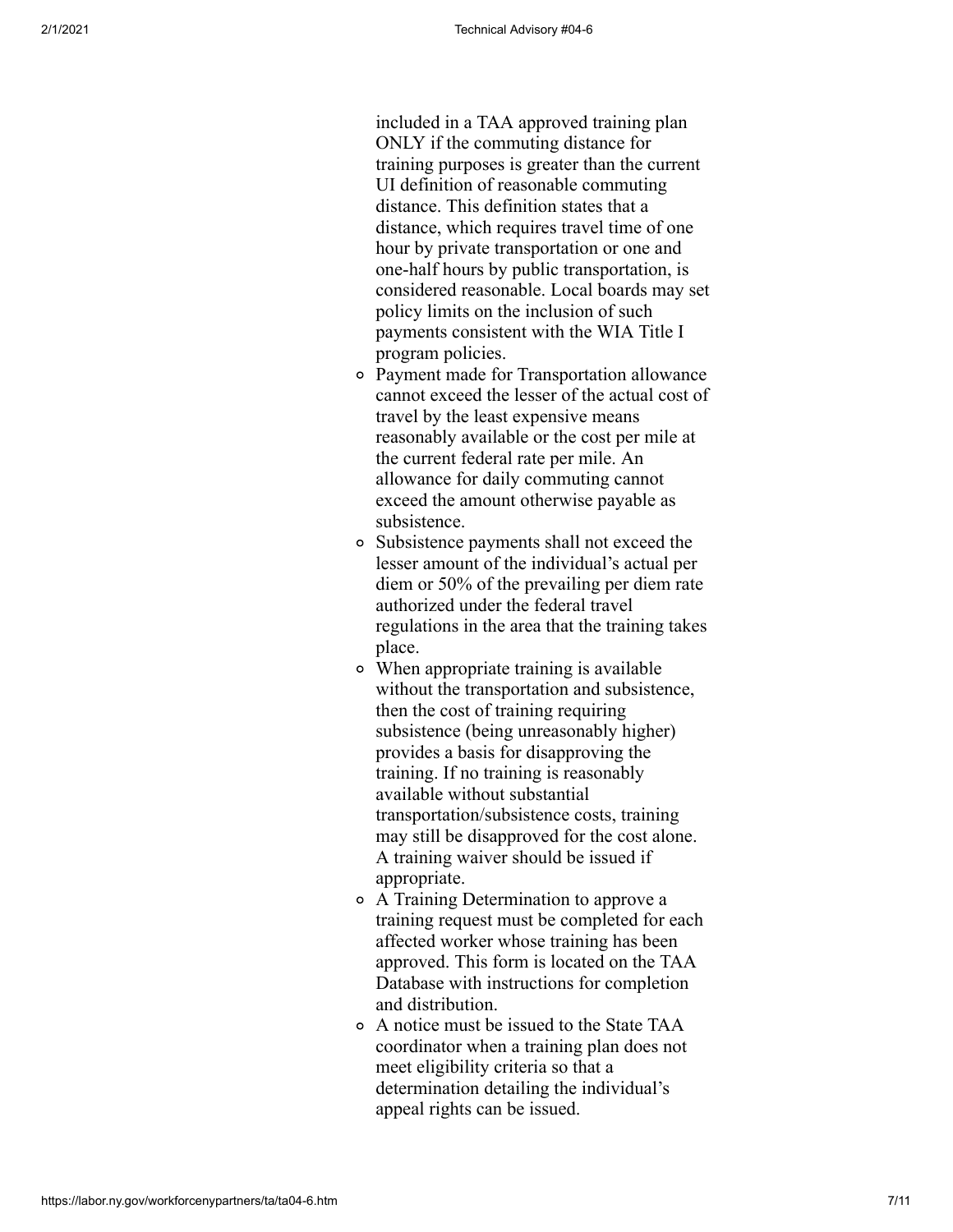- When a student completes or otherwise ends training, the State TAA coordinator will be notified..
- Regular contact must be maintained with the student to ensure satisfactory progress in the course. If it is determined that satisfactory progress is not being achieved, action must be taken to remedy the situation or terminate the training.

#### C. **JOB SEARCH AND RELOCATION ALLOWANCES**

- Adversely affected workers may request job search and relocation allowances.
- If suitable employment cannot be obtained for the TAA individual within the local commuting area, consideration may be given for out-of -area employment within the United States.
- Local areas will accept, review and make a determination for such requests. A desk aid detailing the criteria for approval is attached to this advisory (see Attachment E).
- If using TAA funds for these benefits, Local Areas must obtain confirmation from the NYSDOL that TAA funds are available for the Job Search or Relocation allowance prior to issuing approval to applicant. Funds will be requested and confirmed using the TAA database.
- The local area will not approve any allowance retroactively. Individuals must request and be approved for such allowance(s) before travel commences.
- A notice must be issued to the State TAA coordinator when a request for an allowance does not meet eligibility criteria so that a determination can be issued that details the individual's appeal rights.

#### D. **TRADE READJUSTMENT ALLOWANCE/WAIVER FROM TRAINING**

The Trade Act requires an affected worker to be enrolled in approved training or have completed approved training to be eligible for a Trade Readjustment Allowance. However, there are certain conditions that, when met, waive this requirement and allow the individual to receive up to 26 weeks of basic TRA.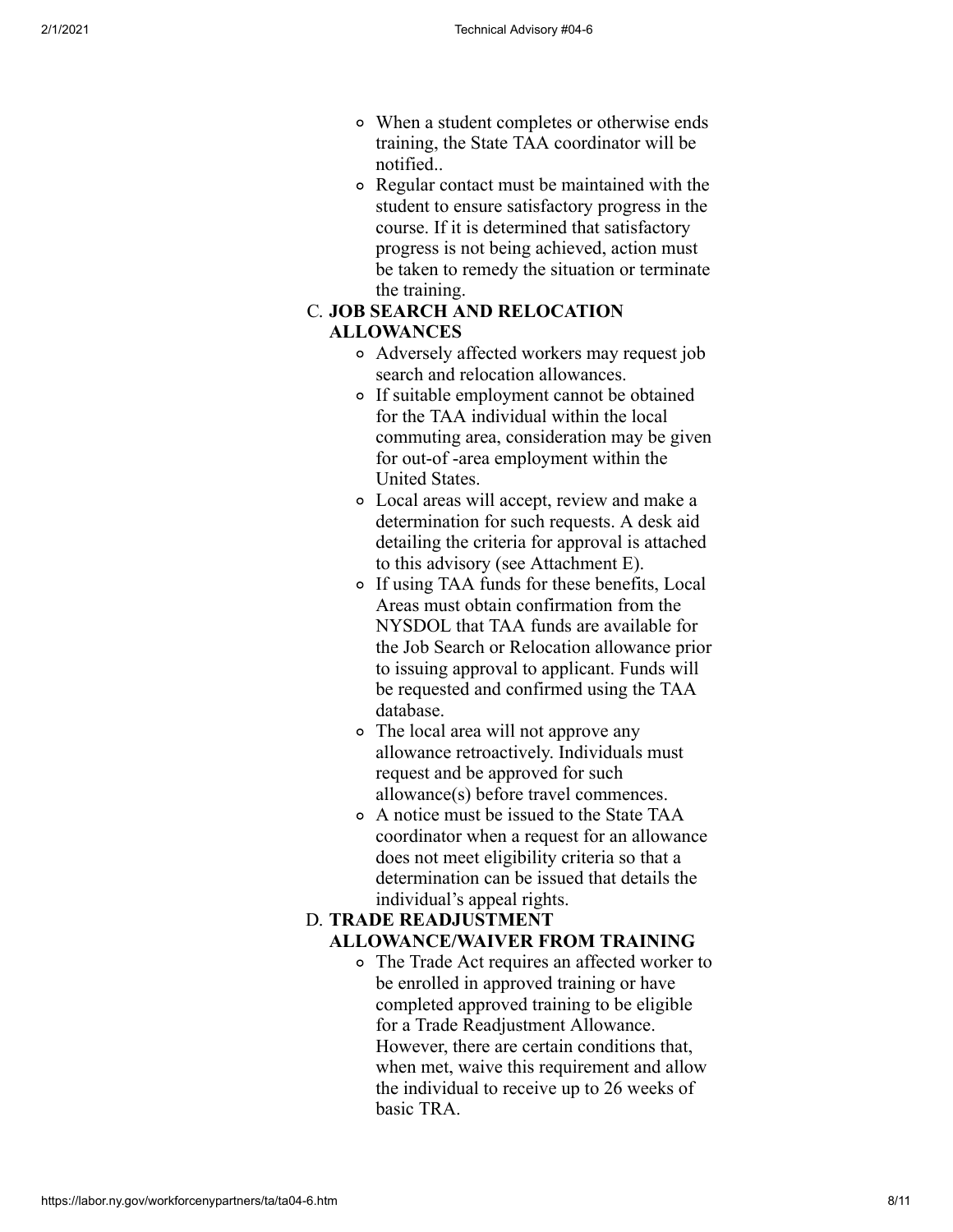- Local areas will issue a waiver if it is determined that training is not appropriate or feasible. The desk aid regarding waivers details the criteria for waivers.
- A waiver is issued based on the employment plan including relevant assessments. For any waiver issued, an appropriate plan of action is required and must be documented on the employment plan. Employment plans, including those that involve training, must be reviewed and updated as appropriate as waivers are issued and revoked.
- An approved training plan must be established prior to issuing a waiver for: "enrollment unavailable" or "training not available".
- When a waiver is issued because of "lack of funds," that affected worker must be placed on a Trade Act training wait list. This can only occur when a wait list for Trade funds exists at the time of the waiver and it is documented that all other sources of funding have been exhausted.
- All waivers must be reviewed every 30 days at a minimum. The maximum duration of a waiver is 6 months. Local areas must develop a procedure to ensure that waivers are reviewed at least every 30 days to ascertain that the conditions upon which the waiver was granted continue to exist. If conditions have changed, the waiver may be revoked (based on the original circumstances that no longer exist). A new waiver may be issued as appropriate.
- A waiver may be extended beyond 6 months in any case where it is necessary to cover the worker's full entitlement to Basic TRA. This may occur when a waiver is issued before the worker actually begins to receive Basic TRA.
- When a waiver is issued because an individual has marketable skills, the 30-day reevaluation must examine and document the reasons that the individual has not obtained employment during the job search. A review of the job search activities and job contacts must be used in determining the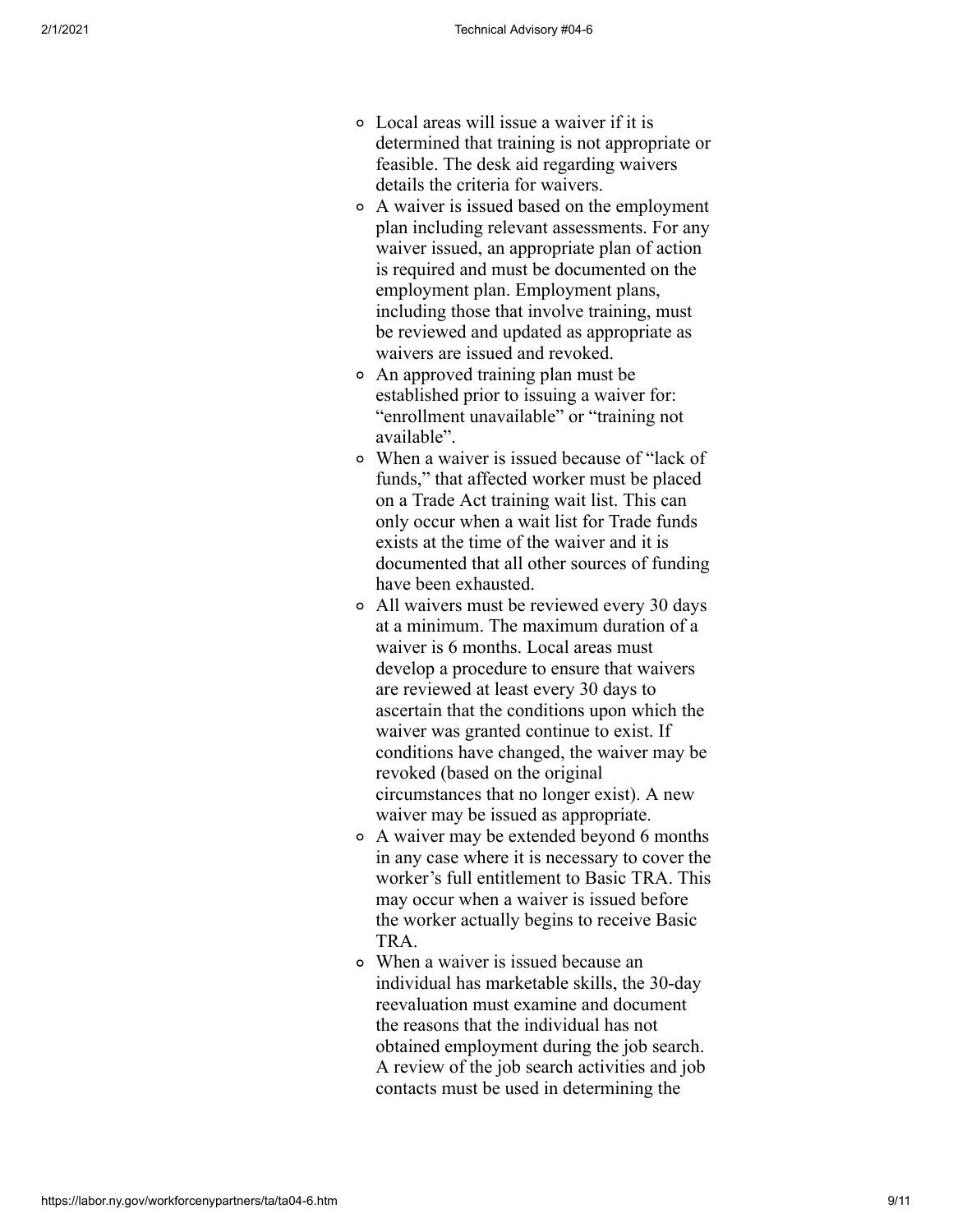continued validity of a waiver based on marketable skills.

- When a waiver is issued for any reason, the individual's employment plan will prescribe the necessary job search activities. The Desk Reference provides general work search guidelines for individuals receiving Unemployment Insurance and TRA benefits.
- When a wavier is no longer valid or cannot be issued, local areas will notify the State TAA coordinator; so that the Department may revoke or deny the waiver request using a form that details the individual's appeal rights.
- Local areas may only revoke a waiver in order to issue a Training Determination for approved training.

### E. **REPORTING STANDARDS**

OSOS will be the data collection/case management/reporting system that must be used statewide to capture Trade Act participant information. Local boards must ensure that documentation is maintained in OSOS as required per this Technical Advisory. The local area may enter data directly into OSOS; if access is needed to OSOS see Technical Advisory 02-4, New OSOS Security Permissions and Security Request Procedures, issued May 3, 2002. Reporting requirements include:

- Timely and accurate reporting of data required for the provision of services to the trade-affected worker;
- Tracking and reporting of participation;
- Tracking and reporting of support services;
- Ensuring progress toward achieving the goals and objectives in the Individual Employment Plan as defined by WIA;
- Notification to the NYSDOL if a participant drops out of training; and
- Monitoring other requirements, as prescribed by the NYSDOL.

These elements are substantially the same for the Dislocated Worker customer and should be treated/tracked/reported in the same manner. It is